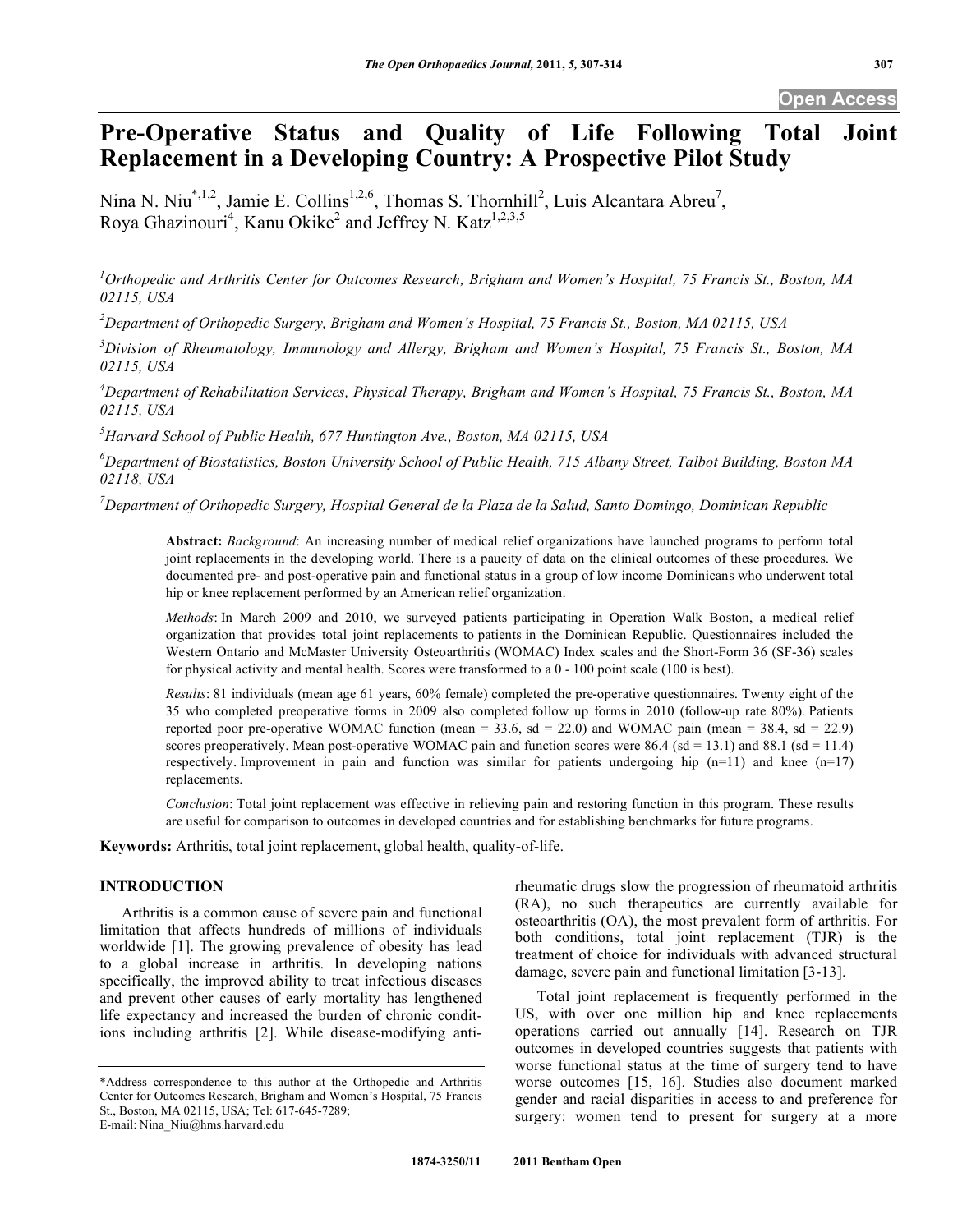advanced stage of functional decline [17, 18] and rates of TJR are significantly higher among white patients as compared with African American patients of similar disease status [19]. In developing countries, however, access to TJR is constrained by the limited resources and availability of trained surgeons, and outcome data are scarce. To address these gaps in technical expertise, medical relief organizations have begun to launch programs to perform TJR on resident populations in developing countries. These programs educate host facilities about the procedure with the eventual goal of enabling them to develop autonomous joint replacement programs. Similar initiatives are occurring in other fields of medicine [20]. The clinical results of these medical service and education initiatives have not yet been critically evaluated. Such outcome data would be useful to determine whether patients treated by these relief organizations experience outcomes comparable to those achieved in developed countries. These data would also establish a benchmark for comparison of outcomes as programs evolve toward greater independence of the host surgeons and care teams.

 The goal of this paper is to document the outcomes of TJR performed on a cohort of Dominican patients by surgeons of Operation (Op) Walk Boston, a not for profit medical relief organization that performs joint replacements upon approximately 45 Dominican patients annually with advanced hip or knee arthritis. In March 2009 and March 2010, OpWalk Boston operated upon a total of 88 patients. We obtained data on pre-operative pain and functional for these patients and analogous post-operative data one year following TJR for members of the 2009 cohort. In this paper, we report on pre-operative severity and changes in status in this joint replacement population. We also assess the internal consistency of the scales used to measure pain and functional status in order to validate the use of these scales in this developing world context. Through empirical evaluation of the effects of TJR on health-related quality of life in this cohort, we hope to set a benchmark for future initiatives to transfer TJR to the developing world setting.

## **MATERIALS AND METHODOLOGY**

## **Setting**

 We performed a prospective cohort study of patients undergoing total knee and hip replacement as part of the Operation (Op) Walk Boston program in Santo Domingo, Dominican Republic. The Dominican Republic occupies the eastern 2/3 of the island Hispaniola, located between the Caribbean Sea and the North Atlantic Ocean. The population of the nation is approximately 9.8 million, with roughly 4.1 million citizens (42%) living below the international poverty line. The Gross Domestic Product of the country is roughly 18% of that in the United States. While all citizens are covered by a public healthcare system, only basic healthcare needs are included in this plan and advanced treatments such as TJR are generally not accessible to the poor [21].

#### **Patients**

 All patients participating in Operation Walk 2009 and Operation Walk 2010 were eligible for the study. The poorest patients who could not have paid for the operation and who were medically eligible were accepted into the program. To determine medical eligibility, patient radiographs and medical records were reviewed by surgeons in both the US and the Dominican Republic to ensure that the patient had advanced symptomatic hip or knee arthritis. Medical care occurred at Hospital General de la Plaza de la Salud in Santo Domingo from March  $11 - 16$ , 2009 and March 17 – 24, 2010.

## **Power**

 The fixed sample size of 28 patients who were evaluated pre- and post-operatively permitted us 80% to detect differences in mean WOMAC pain scores of 12 points between men and women with a standard deviation of 20 and Type I error of 5%.

#### **Intervention**

 All patients in the cohort underwent unilateral or bilateral hip or knee TJR. Following surgery, patients remained in the hospital for one to two nights and returned to the hospital 10 days post-operatively for removal of sutures. Patients were prescribed physical therapy exercises to complete in their homes. Patients received follow-up care from a Dominican surgeon who is a leading member of OpWalk Boston. One year post-operatively, the patients were re-evaluated by the entire OpWalk team including orthopedic surgeons, physical therapists, and nurses from the United States.

## **Data Collection Procedures**

 Research associates approached the pre-operative patients on the first day they were admitted to the hospital. Post-operative patients were surveyed while they were waiting to be seen by a clinician for their one year follow-up appointments. Research associates provided the patients with an introductory study letter and further explained the study to interested patients. Those who chose to participate signed a consent letter before filling out the questionnaire. One investigator surveyed the patients pre-operatively in 2009; another investigator gathered data in 2010 on one year postoperative patients from 2009 and patients undergoing TJR in 2010.

#### **Survey Instrument**

 The pre-operative questionnaire included demographic details (age, gender, marital status, living arrangements, employment, and level of education), and items on patients' perception of TJR (the patient's perceived probability that the surgery would relieve pain and the probability that they would suffer from a complication during the operation). The one year post-operative questionnaire included a section on improvement in quality of life following surgery and satisfaction with surgery.

 Both pre- and post-operative questionnaires incorporated the physical activity and the mental health subscales scales of the Short-Form 36 (SF-36) [22-24] and the Western Ontario and McMaster University Osteoarthritis Index (WOMAC) [25, 26]. Both are validated indices of health and functional status and have been used extensively in studies of total joint replacement [5, 15, 27-32]. We transformed scores from these measures to a 0 to 100-point scale (with 100 being the best score).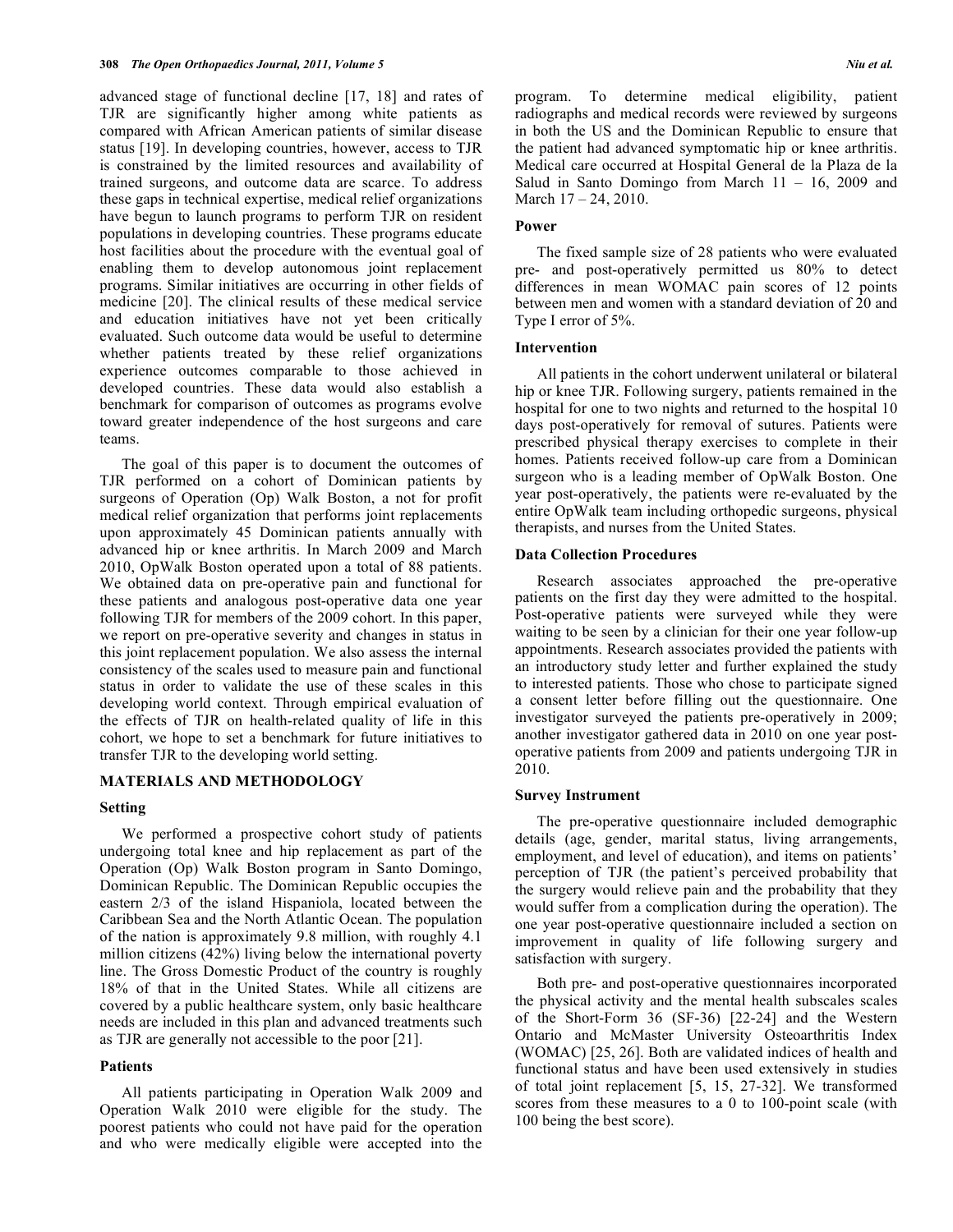The surveys were written in Spanish. We used published Spanish versions of the SF-36 and WOMAC indices [33, 34]. All other items, such as those on demographics, or expectations of surgery, were translated by the bilingual researchers of this study.

#### **Statistical Methods**

#### *Internal Consistency of Scales*

 We assessed the reliability (internal consistency) of the SF-36 and WOMAC indices at baseline and one year postoperatively with Cronbach's alpha. A high Cronbach's alpha coefficient (generally  $>0.7$ ) indicates that a set of items measures a single, underlying unidimensional construct [35]. We also divided the cohort into those who had finished secondary school and those who had not to examine whether differences in internal consistency were associated with education.

## *Pre-Operative Clinical Characteristics*

 To document pre-operative health status of the patients undergoing TJR, we calculated pre-operative scores for WOMAC pain and function status scales and SF-36 physical activity and mental health status scales. We assessed the association between sex, age and unilateral *vs* bilateral surgery, and hip *vs* knee replacements with the pre-operative scores. These analyses were performed using t-tests for normally distributed variables and the Wilcoxon Rank Sum test for variables that were not normally distributed. All data were analyzed using SAS version 9.2.

## *Post-Operative Clinical Characteristics*

 We calculated post-operative WOMAC pain, stiffness and function, and SF-36 physical function and mental health status scores for patients we surveyed in the 2009 cohort who returned for follow-up in 2010. We compared outcomes in patients undergoing hip *vs* knee replacements, compared outcomes in patients undergoing hip *vs* knee replacements, and also asked patients about their overall satisfaction with surgery.

 Our study conforms to ethical principles of the Declaration of Helsinki. All research was approved by the institutional review boards at the Brigham and Women's Hospital and Hospital General de la Plaza de Salud.

## **RESULTS**

## **Recruitment**

 In the 2009 cohort, 35 out of 42 (83%) eligible patients enrolled in the study. Seven patients were not enrolled because they were sent to the operating room before the research associate was able to approach them. In the 2010 cohort, all 46 out of the 46 eligible patients (100%) were enrolled. In total, 81 of 88 (92%) pre-operative patients were enrolled over the two years, including 55 patients undergoing total knee replacement and 26 patients undergoing total hip replacement. At the follow-up evaluation in 2010, 33 follow-up patients who had received their operations in 2009 returned for an evaluation while 9 follow-up patients did not attend the follow-up clinic in 2010. Five of the 33 returning patients were not surveyed pre-operatively in 2009, yielding 28 patients (11 hips,

17 knees) who filled out both pre- and post- op surveys. The follow-up rate was 80% (28 of 35). The age and gender of this group who had both baseline and follow-up data did not differ significantly from the cohort with baseline data who did not participate in the one year follow-up. However, a greater proportion of these 28 follow-up patients (46.4%) received bilateral joint replacements as compared to the patients for whom we did not obtain follow-up data (26.4%).

## **Demographic, Socioeconomic and Clinical Characteristics of Patients (Table 1)**

 The mean age of the patients in the pre-operative cohort was 61 years (range = 21 to 80 years). Fifty-five  $(67.9\%)$ patients underwent total knee replacement and 54 (66.6%) of patients received a unilateral prosthesis. Over 90% of the patients had OA and the remainder were RA patients. The majority of patients were female (60, 74.1%), Dominican  $(74, 96.1\%)$ , unemployed  $(64, 78.8\%)$ , and did not complete secondary school (52, 67.5%). Approximately equal proportions of patients were married (28, 35.4%) or single (25, 31.6%), with the remainder divorced, separated or widowed. The majority lived with family members (71, 89.9%). Over 86% of patients stated pre-operatively that they believed their surgery had at least a 90% success rate.

## **Internal Consistency of Outcome Measures**

 The Cronbach's alpha coefficient for each of the WOMAC and SF-36 subscales measured at baseline and post-operatively was greater than 0.75 (Table **2**), exceeding the generally acceptable threshold of internal consistency of 0.7 [35]. Of note, the internal consistency of each scale differed between patients who completed secondary school and those who did not, with the less educated group having Cronbach's alpha coefficients that were about 10- 15% lower on each scale. For example the Cronbach alpha for the SF-36 physical function scale was 0.89 for those who completed secondary school and 0.77 for those who did not. These differences in internal consistency across educational strata were not noted at follow-up, although the sample size was considerably smaller.

## **Pre-Operative Pain and Functional Status**

 Pre-operatively, patients reported poor scores for physical function as measured by WOMAC (mean = 33.6, sd  $= 22.0$ ) and SF-36 scales (mean  $= 16.5$ , sd  $= 16.1$ ; 100 is best possible score on these scales and 0 is worst). Patients also reported substantial pain (mean =  $38.4$ , sd =  $22.9$ ) and stiffness (mean =  $3\overline{4}.3$ , sd = 26.5) as measured by the WOMAC indices. In contrast, patients scored high on the SF-36 mental health scale (mean = 76, sd = 17.6). Over half (53.8%) of the patients rated their overall health as "good," "very good" or "excellent." The pre-operative clinical characteristics of the cohort are presented in Table **2**

 Table **3** shows the association between sex, age, number of joints replaced, and hip *vs* knee patients and pre-operative clinical characteristics. Women reported significantly worse WOMAC scores for pain, stiffness and function than men. These differences were considerable: for example the WOMAC function score was 17.5 points higher (better) in men than in women. The SF-36 physical function score was also better in men, although this result was not statistically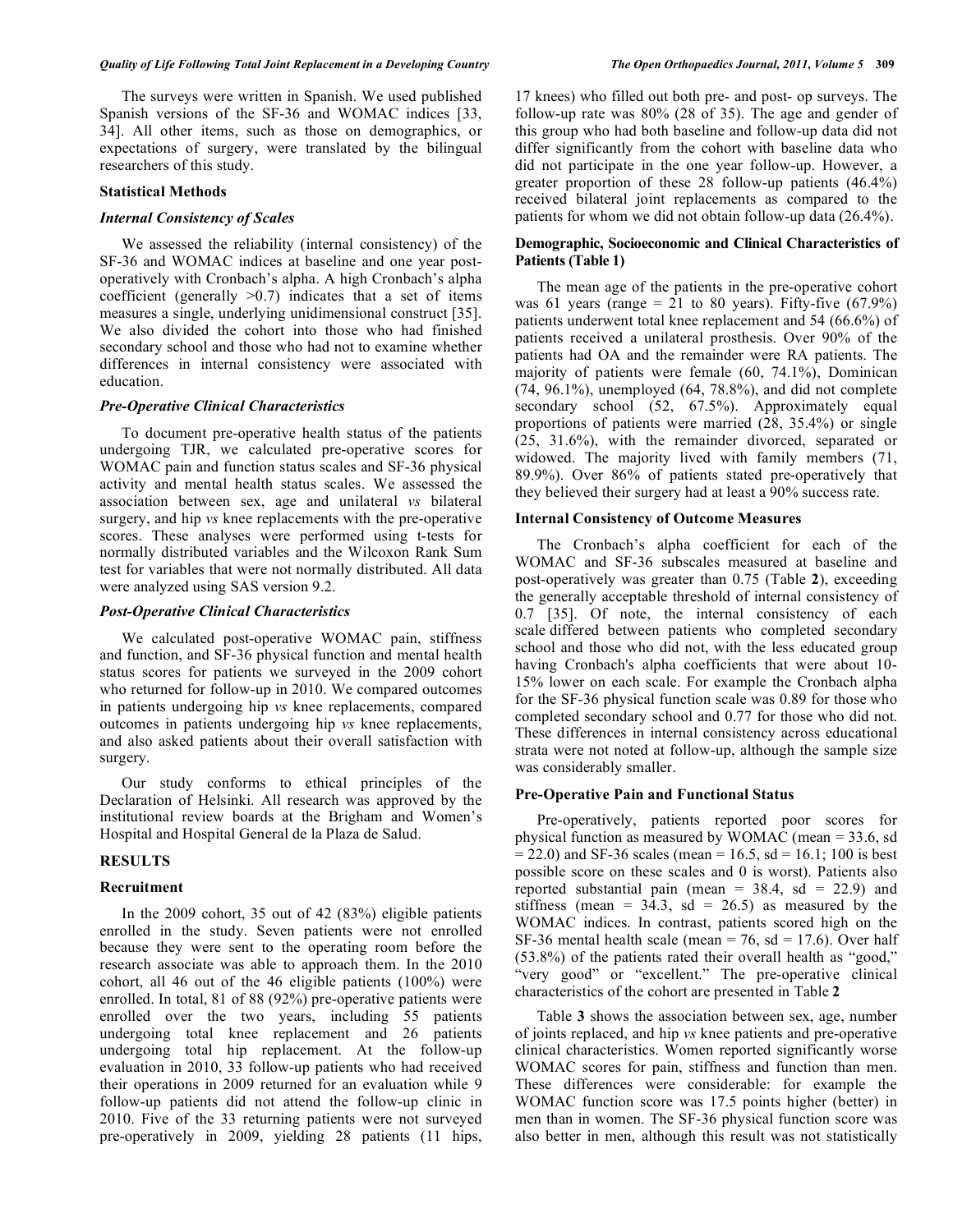#### **Table 1. Patient Characteristics**

| $21 - 80$<br>Age<br>60.8 (12.2)<br><b>Number</b><br>Percent<br>Gender<br>Female<br>60<br>74.1<br>Male<br>21<br>25.9<br>Country of origin<br>DR.<br>74<br>96.1<br>3<br>3.9<br>Other country<br><b>Socioeconomic Characteristics</b><br>Marital status<br>Single<br>25<br>31.6<br>Married<br>28<br>35.4<br>Divorced or separated<br>11<br>14.0<br>Widower<br>15<br>19.0<br>Living situation<br>5<br>6.3<br>Alone<br>30<br>with spouse and/or other family<br>38.0<br>with friends<br>2.5<br>2<br>41<br>with children (no spouse)<br>51.9<br>Work status<br>17<br>21.3<br>Working<br>Not working<br>63<br>78.8<br>Education<br>Less than secondary school<br>23<br>29.9<br>Secondary school, but did not graduate<br>29<br>37.7<br>16.9<br>Graduated from secondary school<br>13<br>15.6<br>Post secondary school +<br>12<br><b>Joint Replaced</b><br>Knee<br>Unliteral<br>34<br>42.0<br>Bilateral<br>21<br>25.9<br>Hip<br>Unilateral<br>20<br>24.7<br>Bilateral<br>6<br>7.4<br><b>Perception of Total Joint Replacement</b><br>Perception that surgery has a >90%<br>85.7<br>66<br>chance of relieving pain<br>Perception that the probability of<br>experiencing a major surgical<br>complication is $\leq 1\%$<br>51<br>68.0<br>Sd<br><b>Pre-operative scores</b><br>Mean<br>WOMAC* pain<br>38.4<br>22.9<br>WOMAC* stiffness<br>34.3<br>26.5<br>WOMAC* function<br>33.6<br>22.0<br>SF-36* mental health<br>76.0<br>17.6<br>SF-36* physical function<br>16.5<br>16.1<br><b>Number</b><br>Percent<br>Self-rated health<br>Excellent<br>12<br>15.4<br>Very Good<br>14<br>17.9<br>16<br>20.5 | <b>Demographic Data</b> | Mean (sd) | Range |
|------------------------------------------------------------------------------------------------------------------------------------------------------------------------------------------------------------------------------------------------------------------------------------------------------------------------------------------------------------------------------------------------------------------------------------------------------------------------------------------------------------------------------------------------------------------------------------------------------------------------------------------------------------------------------------------------------------------------------------------------------------------------------------------------------------------------------------------------------------------------------------------------------------------------------------------------------------------------------------------------------------------------------------------------------------------------------------------------------------------------------------------------------------------------------------------------------------------------------------------------------------------------------------------------------------------------------------------------------------------------------------------------------------------------------------------------------------------------------------------------------------------------------------------------------------------------------------------|-------------------------|-----------|-------|
|                                                                                                                                                                                                                                                                                                                                                                                                                                                                                                                                                                                                                                                                                                                                                                                                                                                                                                                                                                                                                                                                                                                                                                                                                                                                                                                                                                                                                                                                                                                                                                                          |                         |           |       |
|                                                                                                                                                                                                                                                                                                                                                                                                                                                                                                                                                                                                                                                                                                                                                                                                                                                                                                                                                                                                                                                                                                                                                                                                                                                                                                                                                                                                                                                                                                                                                                                          |                         |           |       |
|                                                                                                                                                                                                                                                                                                                                                                                                                                                                                                                                                                                                                                                                                                                                                                                                                                                                                                                                                                                                                                                                                                                                                                                                                                                                                                                                                                                                                                                                                                                                                                                          |                         |           |       |
|                                                                                                                                                                                                                                                                                                                                                                                                                                                                                                                                                                                                                                                                                                                                                                                                                                                                                                                                                                                                                                                                                                                                                                                                                                                                                                                                                                                                                                                                                                                                                                                          |                         |           |       |
|                                                                                                                                                                                                                                                                                                                                                                                                                                                                                                                                                                                                                                                                                                                                                                                                                                                                                                                                                                                                                                                                                                                                                                                                                                                                                                                                                                                                                                                                                                                                                                                          |                         |           |       |
|                                                                                                                                                                                                                                                                                                                                                                                                                                                                                                                                                                                                                                                                                                                                                                                                                                                                                                                                                                                                                                                                                                                                                                                                                                                                                                                                                                                                                                                                                                                                                                                          |                         |           |       |
|                                                                                                                                                                                                                                                                                                                                                                                                                                                                                                                                                                                                                                                                                                                                                                                                                                                                                                                                                                                                                                                                                                                                                                                                                                                                                                                                                                                                                                                                                                                                                                                          |                         |           |       |
|                                                                                                                                                                                                                                                                                                                                                                                                                                                                                                                                                                                                                                                                                                                                                                                                                                                                                                                                                                                                                                                                                                                                                                                                                                                                                                                                                                                                                                                                                                                                                                                          |                         |           |       |
|                                                                                                                                                                                                                                                                                                                                                                                                                                                                                                                                                                                                                                                                                                                                                                                                                                                                                                                                                                                                                                                                                                                                                                                                                                                                                                                                                                                                                                                                                                                                                                                          |                         |           |       |
|                                                                                                                                                                                                                                                                                                                                                                                                                                                                                                                                                                                                                                                                                                                                                                                                                                                                                                                                                                                                                                                                                                                                                                                                                                                                                                                                                                                                                                                                                                                                                                                          |                         |           |       |
|                                                                                                                                                                                                                                                                                                                                                                                                                                                                                                                                                                                                                                                                                                                                                                                                                                                                                                                                                                                                                                                                                                                                                                                                                                                                                                                                                                                                                                                                                                                                                                                          |                         |           |       |
|                                                                                                                                                                                                                                                                                                                                                                                                                                                                                                                                                                                                                                                                                                                                                                                                                                                                                                                                                                                                                                                                                                                                                                                                                                                                                                                                                                                                                                                                                                                                                                                          |                         |           |       |
|                                                                                                                                                                                                                                                                                                                                                                                                                                                                                                                                                                                                                                                                                                                                                                                                                                                                                                                                                                                                                                                                                                                                                                                                                                                                                                                                                                                                                                                                                                                                                                                          |                         |           |       |
|                                                                                                                                                                                                                                                                                                                                                                                                                                                                                                                                                                                                                                                                                                                                                                                                                                                                                                                                                                                                                                                                                                                                                                                                                                                                                                                                                                                                                                                                                                                                                                                          |                         |           |       |
|                                                                                                                                                                                                                                                                                                                                                                                                                                                                                                                                                                                                                                                                                                                                                                                                                                                                                                                                                                                                                                                                                                                                                                                                                                                                                                                                                                                                                                                                                                                                                                                          |                         |           |       |
|                                                                                                                                                                                                                                                                                                                                                                                                                                                                                                                                                                                                                                                                                                                                                                                                                                                                                                                                                                                                                                                                                                                                                                                                                                                                                                                                                                                                                                                                                                                                                                                          |                         |           |       |
|                                                                                                                                                                                                                                                                                                                                                                                                                                                                                                                                                                                                                                                                                                                                                                                                                                                                                                                                                                                                                                                                                                                                                                                                                                                                                                                                                                                                                                                                                                                                                                                          |                         |           |       |
|                                                                                                                                                                                                                                                                                                                                                                                                                                                                                                                                                                                                                                                                                                                                                                                                                                                                                                                                                                                                                                                                                                                                                                                                                                                                                                                                                                                                                                                                                                                                                                                          |                         |           |       |
|                                                                                                                                                                                                                                                                                                                                                                                                                                                                                                                                                                                                                                                                                                                                                                                                                                                                                                                                                                                                                                                                                                                                                                                                                                                                                                                                                                                                                                                                                                                                                                                          |                         |           |       |
|                                                                                                                                                                                                                                                                                                                                                                                                                                                                                                                                                                                                                                                                                                                                                                                                                                                                                                                                                                                                                                                                                                                                                                                                                                                                                                                                                                                                                                                                                                                                                                                          |                         |           |       |
|                                                                                                                                                                                                                                                                                                                                                                                                                                                                                                                                                                                                                                                                                                                                                                                                                                                                                                                                                                                                                                                                                                                                                                                                                                                                                                                                                                                                                                                                                                                                                                                          |                         |           |       |
|                                                                                                                                                                                                                                                                                                                                                                                                                                                                                                                                                                                                                                                                                                                                                                                                                                                                                                                                                                                                                                                                                                                                                                                                                                                                                                                                                                                                                                                                                                                                                                                          |                         |           |       |
|                                                                                                                                                                                                                                                                                                                                                                                                                                                                                                                                                                                                                                                                                                                                                                                                                                                                                                                                                                                                                                                                                                                                                                                                                                                                                                                                                                                                                                                                                                                                                                                          |                         |           |       |
|                                                                                                                                                                                                                                                                                                                                                                                                                                                                                                                                                                                                                                                                                                                                                                                                                                                                                                                                                                                                                                                                                                                                                                                                                                                                                                                                                                                                                                                                                                                                                                                          |                         |           |       |
|                                                                                                                                                                                                                                                                                                                                                                                                                                                                                                                                                                                                                                                                                                                                                                                                                                                                                                                                                                                                                                                                                                                                                                                                                                                                                                                                                                                                                                                                                                                                                                                          |                         |           |       |
|                                                                                                                                                                                                                                                                                                                                                                                                                                                                                                                                                                                                                                                                                                                                                                                                                                                                                                                                                                                                                                                                                                                                                                                                                                                                                                                                                                                                                                                                                                                                                                                          |                         |           |       |
|                                                                                                                                                                                                                                                                                                                                                                                                                                                                                                                                                                                                                                                                                                                                                                                                                                                                                                                                                                                                                                                                                                                                                                                                                                                                                                                                                                                                                                                                                                                                                                                          |                         |           |       |
|                                                                                                                                                                                                                                                                                                                                                                                                                                                                                                                                                                                                                                                                                                                                                                                                                                                                                                                                                                                                                                                                                                                                                                                                                                                                                                                                                                                                                                                                                                                                                                                          |                         |           |       |
|                                                                                                                                                                                                                                                                                                                                                                                                                                                                                                                                                                                                                                                                                                                                                                                                                                                                                                                                                                                                                                                                                                                                                                                                                                                                                                                                                                                                                                                                                                                                                                                          |                         |           |       |
|                                                                                                                                                                                                                                                                                                                                                                                                                                                                                                                                                                                                                                                                                                                                                                                                                                                                                                                                                                                                                                                                                                                                                                                                                                                                                                                                                                                                                                                                                                                                                                                          |                         |           |       |
|                                                                                                                                                                                                                                                                                                                                                                                                                                                                                                                                                                                                                                                                                                                                                                                                                                                                                                                                                                                                                                                                                                                                                                                                                                                                                                                                                                                                                                                                                                                                                                                          |                         |           |       |
|                                                                                                                                                                                                                                                                                                                                                                                                                                                                                                                                                                                                                                                                                                                                                                                                                                                                                                                                                                                                                                                                                                                                                                                                                                                                                                                                                                                                                                                                                                                                                                                          |                         |           |       |
|                                                                                                                                                                                                                                                                                                                                                                                                                                                                                                                                                                                                                                                                                                                                                                                                                                                                                                                                                                                                                                                                                                                                                                                                                                                                                                                                                                                                                                                                                                                                                                                          |                         |           |       |
|                                                                                                                                                                                                                                                                                                                                                                                                                                                                                                                                                                                                                                                                                                                                                                                                                                                                                                                                                                                                                                                                                                                                                                                                                                                                                                                                                                                                                                                                                                                                                                                          |                         |           |       |
|                                                                                                                                                                                                                                                                                                                                                                                                                                                                                                                                                                                                                                                                                                                                                                                                                                                                                                                                                                                                                                                                                                                                                                                                                                                                                                                                                                                                                                                                                                                                                                                          |                         |           |       |
|                                                                                                                                                                                                                                                                                                                                                                                                                                                                                                                                                                                                                                                                                                                                                                                                                                                                                                                                                                                                                                                                                                                                                                                                                                                                                                                                                                                                                                                                                                                                                                                          |                         |           |       |
|                                                                                                                                                                                                                                                                                                                                                                                                                                                                                                                                                                                                                                                                                                                                                                                                                                                                                                                                                                                                                                                                                                                                                                                                                                                                                                                                                                                                                                                                                                                                                                                          |                         |           |       |
|                                                                                                                                                                                                                                                                                                                                                                                                                                                                                                                                                                                                                                                                                                                                                                                                                                                                                                                                                                                                                                                                                                                                                                                                                                                                                                                                                                                                                                                                                                                                                                                          |                         |           |       |
|                                                                                                                                                                                                                                                                                                                                                                                                                                                                                                                                                                                                                                                                                                                                                                                                                                                                                                                                                                                                                                                                                                                                                                                                                                                                                                                                                                                                                                                                                                                                                                                          |                         |           |       |
|                                                                                                                                                                                                                                                                                                                                                                                                                                                                                                                                                                                                                                                                                                                                                                                                                                                                                                                                                                                                                                                                                                                                                                                                                                                                                                                                                                                                                                                                                                                                                                                          |                         |           |       |
|                                                                                                                                                                                                                                                                                                                                                                                                                                                                                                                                                                                                                                                                                                                                                                                                                                                                                                                                                                                                                                                                                                                                                                                                                                                                                                                                                                                                                                                                                                                                                                                          |                         |           |       |
|                                                                                                                                                                                                                                                                                                                                                                                                                                                                                                                                                                                                                                                                                                                                                                                                                                                                                                                                                                                                                                                                                                                                                                                                                                                                                                                                                                                                                                                                                                                                                                                          |                         |           |       |
|                                                                                                                                                                                                                                                                                                                                                                                                                                                                                                                                                                                                                                                                                                                                                                                                                                                                                                                                                                                                                                                                                                                                                                                                                                                                                                                                                                                                                                                                                                                                                                                          |                         |           |       |
|                                                                                                                                                                                                                                                                                                                                                                                                                                                                                                                                                                                                                                                                                                                                                                                                                                                                                                                                                                                                                                                                                                                                                                                                                                                                                                                                                                                                                                                                                                                                                                                          |                         |           |       |
|                                                                                                                                                                                                                                                                                                                                                                                                                                                                                                                                                                                                                                                                                                                                                                                                                                                                                                                                                                                                                                                                                                                                                                                                                                                                                                                                                                                                                                                                                                                                                                                          |                         |           |       |
|                                                                                                                                                                                                                                                                                                                                                                                                                                                                                                                                                                                                                                                                                                                                                                                                                                                                                                                                                                                                                                                                                                                                                                                                                                                                                                                                                                                                                                                                                                                                                                                          |                         |           |       |
|                                                                                                                                                                                                                                                                                                                                                                                                                                                                                                                                                                                                                                                                                                                                                                                                                                                                                                                                                                                                                                                                                                                                                                                                                                                                                                                                                                                                                                                                                                                                                                                          |                         |           |       |
|                                                                                                                                                                                                                                                                                                                                                                                                                                                                                                                                                                                                                                                                                                                                                                                                                                                                                                                                                                                                                                                                                                                                                                                                                                                                                                                                                                                                                                                                                                                                                                                          |                         |           |       |
|                                                                                                                                                                                                                                                                                                                                                                                                                                                                                                                                                                                                                                                                                                                                                                                                                                                                                                                                                                                                                                                                                                                                                                                                                                                                                                                                                                                                                                                                                                                                                                                          |                         |           |       |
|                                                                                                                                                                                                                                                                                                                                                                                                                                                                                                                                                                                                                                                                                                                                                                                                                                                                                                                                                                                                                                                                                                                                                                                                                                                                                                                                                                                                                                                                                                                                                                                          | Good                    |           |       |
| 30<br>38.5<br>Fair                                                                                                                                                                                                                                                                                                                                                                                                                                                                                                                                                                                                                                                                                                                                                                                                                                                                                                                                                                                                                                                                                                                                                                                                                                                                                                                                                                                                                                                                                                                                                                       |                         |           |       |
| 6<br>7.7<br>Poor                                                                                                                                                                                                                                                                                                                                                                                                                                                                                                                                                                                                                                                                                                                                                                                                                                                                                                                                                                                                                                                                                                                                                                                                                                                                                                                                                                                                                                                                                                                                                                         | $*(0-100, 100=best)$ .  |           |       |

significant. In addition, compared to patients undergoing unilateral joint replacement, those receiving bilateral prostheses reported worse unadjusted scores in those same four measures. The differences were statistically significant for each measure except WOMAC stiffness. Age itself did not appear to affect scores no any of these measures. With respect to the SF-36 Mental Health Index and self-rated health, there were also no significant differences among any of the subgroups. Patients undergoing total hip replacement scored higher on all scales by approximately 5 points as

| <b>Measures</b>         | Cronbach's Alpha* |           |  |  |  |  |
|-------------------------|-------------------|-----------|--|--|--|--|
|                         | Pre-Operative     | Follow-Up |  |  |  |  |
| WOMAC Pain              | 0.79              | 0.83      |  |  |  |  |
| <b>WOMAC Stiffness</b>  | 0.76              | 0.83      |  |  |  |  |
| <b>WOMAC</b> Function   | 0.95              | 0.87      |  |  |  |  |
| SF-36 Mental Health     | 0.75              | 0.84      |  |  |  |  |
| SF-36 Physical Function | 0.84              | 0.87      |  |  |  |  |

**Table 2. Cronbach's Alpha Values of Health Status Measures** 

compared to patients undergoing total knee replacement, although the differences were not statistically significant.

\*The generally accepted threshold for acceptable internal consistency is a Cronbach's alpha value of 0.7.

#### **Post-Operative Clinical Outcomes and Improvement**

 Table **4** shows the one year post-operative SF-36 and WOMAC scores and change in scores for the 28 patients who were surveyed both pre-operatively and postoperatively. The pre-operative scores for this group are also included in the table. Overall, patients showed significant improvement in all measures of pain and function. Patients undergoing hip *vs* knee replacement achieved similar gains in all scales resulting in comparable post-operative scores in pain and function. The average WOMAC pain score of the cohort improved by over 50 points for a mean post-operative score of 86.4 (sd = 13.1). 92.6% of patients reported experiencing significant or complete pain relief and 33.3% of patients reported no pain, scoring perfectly (100 points) on the WOMAC pain assessment. Physical function as measured by the WOMAC and SF-36 scales improved by approximately 60 points each for mean final scores of 88.1 points (sd = 11.4) and 74.7 points (sd = 19.5) respectively. Fifty-seven percent of patients reported little or no difficulty in performing any of the activities assessed by the WOMAC function subscale. Ninety-three percent of patients rated their ability to perform daily activities as "much better." To provide a specific example of improvement in physical function, 50% of patients experienced extreme difficulty in climbing up stairs pre-operatively as opposed to none one year post-operatively. There was a modest improvement in SF-36 mental health score from a mean of 74.3 points (sd  $=$ 17.1) pre-operatively to 88.6 points (sd = 14.6) one year following surgery. A comparison of pre- and post-op scores is shown in Fig. (**1**). 92.6% of patients reported feeling very satisfied with the outcome of their surgery, 3.7% felt a little satisfied and 3.7% felt a little unsatisfied.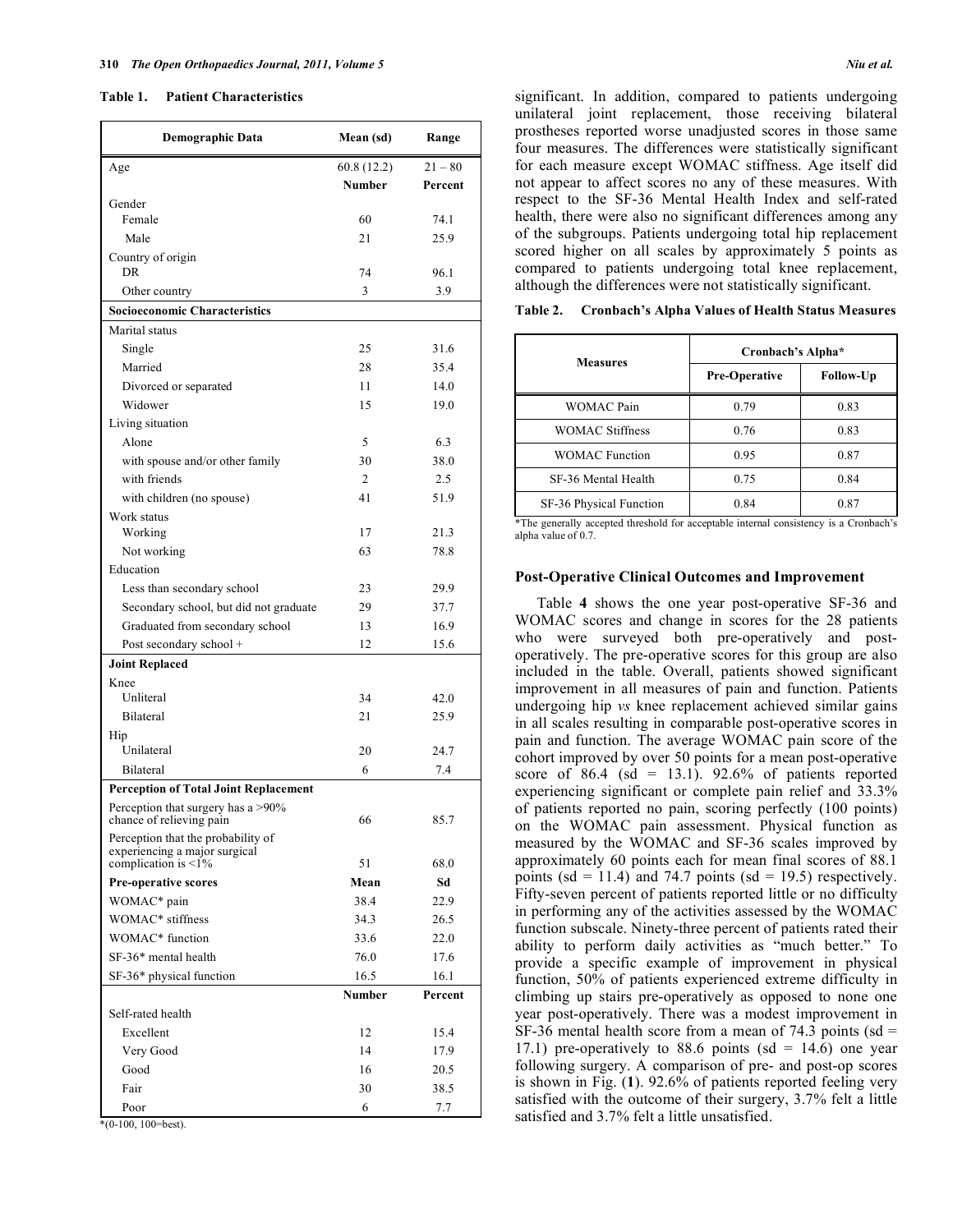|                         |            | <b>Covariates</b> |         |                                  |                  |         |      |           |         |                       |      |         |
|-------------------------|------------|-------------------|---------|----------------------------------|------------------|---------|------|-----------|---------|-----------------------|------|---------|
|                         | <b>Sex</b> |                   |         | <b>Number of Joints Replaced</b> |                  |         | Age  |           |         | <b>Joint Replaced</b> |      |         |
|                         | Male       | Female            | p-Value | Unilateral                       | <b>Bilateral</b> | p-Value | $60$ | $\geq 60$ | p-Value | Hip                   | Knee | p-Value |
| WOMAC pain              | 47.8       | 35.4              | 0.045   | 43.0                             | 29.1             | 0.012   | 36.4 | 40.0      | 0.497   | 41.5                  | 36.7 | 0.3879  |
| <b>WOMAC Stiffness</b>  | 46.7       | 30.1              | 0.010   | 37.0                             | 29.6             | 0.173   | 34.9 | 33.8      | 0.755   | 37.5                  | 32.8 | 0.3793  |
| <b>WOMAC</b> Function   | 46.5       | 29.0              | 0.001   | 38.6                             | 23.6             | 0.006   | 31.6 | 35.1      | 0.583   | 36.6                  | 32.1 | 0.4182  |
| SF-36 Mental Health     | 76.4       | 75.8              | 0.935   | 76.1                             | 75.7             | 0.928   | 81.1 | 72.1      | 0.037   | 80.6                  | 73.8 | 0.0919  |
| SF-36 Physical Function | 23.5       | 14.0              | 0.248   | 19.0                             | 11.7             | 0.048   | 19.7 | 13.9      | 0.255   | 18.4                  | 15.5 | 0.7121  |

**Table 3. Mean Baseline Outcome Scores Stratified by Sex, Number of Joints Replaced, Age and Joint Replaced** 

# **DISCUSSION**

 To the best of our knowledge, this is the first study to critically assess the pre-operative health status and to evaluate the effects of TJR on self-reported health status for patients in a developing country receiving care from a medical relief service organization. Prior research has suggested that factors such as low pre-operative functional status and poorly controlled co-morbidities are associated with worse final results and thus may mitigate against good outcomes on such patients [15, 16, 31]. For example, a prospective cohort study of 175 patients with OA undergoing total hip or knee replacement found that patients with worse pre-operative health status did not achieve the same improvement in function and pain assessed by the SF-36 and WOMAC scales measured six months and two years postoperatively, as compared to patients starting with better preoperative health statuses [15, 31]. Another study of 860 patients undergoing total knee arthroplasty found that low pre-operative scores and a higher number of co-morbidities were predictors of worse scores on pain and function assessed by the WOMAC and SF-36 scales one and two years post-operatively [16]. However, we document that the patients in our cohort achieved significant gains in physical function, experienced dramatic reductions in pain and reported high satisfaction with the overall results of the operation. Specifically, our patients' level of improvement of an average of 50 points on the WOMAC pain scale and 60 points on the WOMAC and SF-36 physical function scales is high in comparison to several other prospective cohort studies. For example, in the prospective cohort study of 860 patients described above [16], the average one year postoperative improvement in WOMAC pain and function scales was approximately 35 points and 30 points, respectively. Similarly, in the study of 175 patients undergoing total hip and knee replacement, patients improved in the SF-36 physical function scale by approximately 37 points and 28 points, respectively [15]. Thus the dramatic improvement in pain, function, and health status in our cohort suggests that poor pre-operative status and socioeconomic factors may not preclude good outcomes on patients participating in medical relief initiatives.

 Our study builds upon prior research on the effect of TJR in developed countries, extending many of the findings documented in the United States, the United Kingdom and Australia to the Dominican Republic, to a small cohort of patients in the Dominican Republic.

 Studies have consistently shown that women present for TJR at a later stage of functional decline and with greater pain than their male counterparts [5, 16-18, 36] For example, in a study involving 323 patients undergoing total hip or knee replacement in the United States, women undergoing reported worse physical functional status, as measured by the Intermediate Activity of Daily Living (IADL) scale, than their male counterparts for both procedures. Specifically, women scored on average 9.1 points lower than males for knee surgery and 19.7 points lower for hip surgery on the  $0 -$ 100 IADL scale (100 is best) [18]. Researchers have hypothesized that this discrepancy is due to gender differences in preference for or access to TJR [17, 18]. That is, women may wait until they have suffered from greater functional deterioration due to arthritis before electing to undergo surgery and TJR may be offered less readily to women than to men. In our cohort of Dominican patients, we also found that women had worse pain and functional status

|                         | <b>Mean Scores (sd)</b> |                      |             |             |                |             |                |             |             |  |
|-------------------------|-------------------------|----------------------|-------------|-------------|----------------|-------------|----------------|-------------|-------------|--|
| <b>Measures</b>         |                         | <b>Pre-Operative</b> |             |             | Post-Operative |             | Change         |             |             |  |
|                         | Overall                 | <b>Hip</b>           | Knee        | Overall     | <b>Hip</b>     | Knee        | <b>Overall</b> | Hip         | Knee        |  |
| WOMAC pain              | 31.9(21.0)              | 33.6(26.5)           | 30.5(16.5)  | 86.4 (13.1) | 85.9 (16.4)    | 86.8 (10.9) | $+53.1(26.9)$  | 52.3 (34.5) | 53.8 (19.7) |  |
| <b>WOMAC</b> stiffness  | 31.9(22.0)              | 31.8(23.3)           | 32.0(21.9)  | 84.7(22.8)  | 83.0(29.7)     | 85.9 (17.6) | $+52.4(33.2)$  | 51.1(38.5)  | 53.3(30.1)  |  |
| <b>WOMAC</b> function   | 28.4(20.3)              | 29.1(26.1)           | 28.0(16.3)  | 88.1 (11.4) | 88.5 (12.8)    | 88.0 (10.9) | $+59.7(23.0)$  | 59.4(26.1)  | 59.9 (21.5) |  |
| SF-36 mental health     | 74.3 (17.1)             | 82.2 (18.0)          | 69.2 (14.9) | 88.6 (14.6) | 92.0(10.9)     | 86.3 (16.6) | $+14(16.7)$    | 9.8(11.2)   | 16.9(19.5)  |  |
| SF-36 physical function | 14.3(17.9)              | 15.7(23.9)           | 13.4(13.1)  | 74.7(19.5)  | 76.7(22.5)     | 73.4 (17.9) | $+61.1(24.3)$  | 59.9 (25.6) | 61.9(24.2)  |  |

**Table 4. Pre-Operative, Post-Operative and Change in Scores**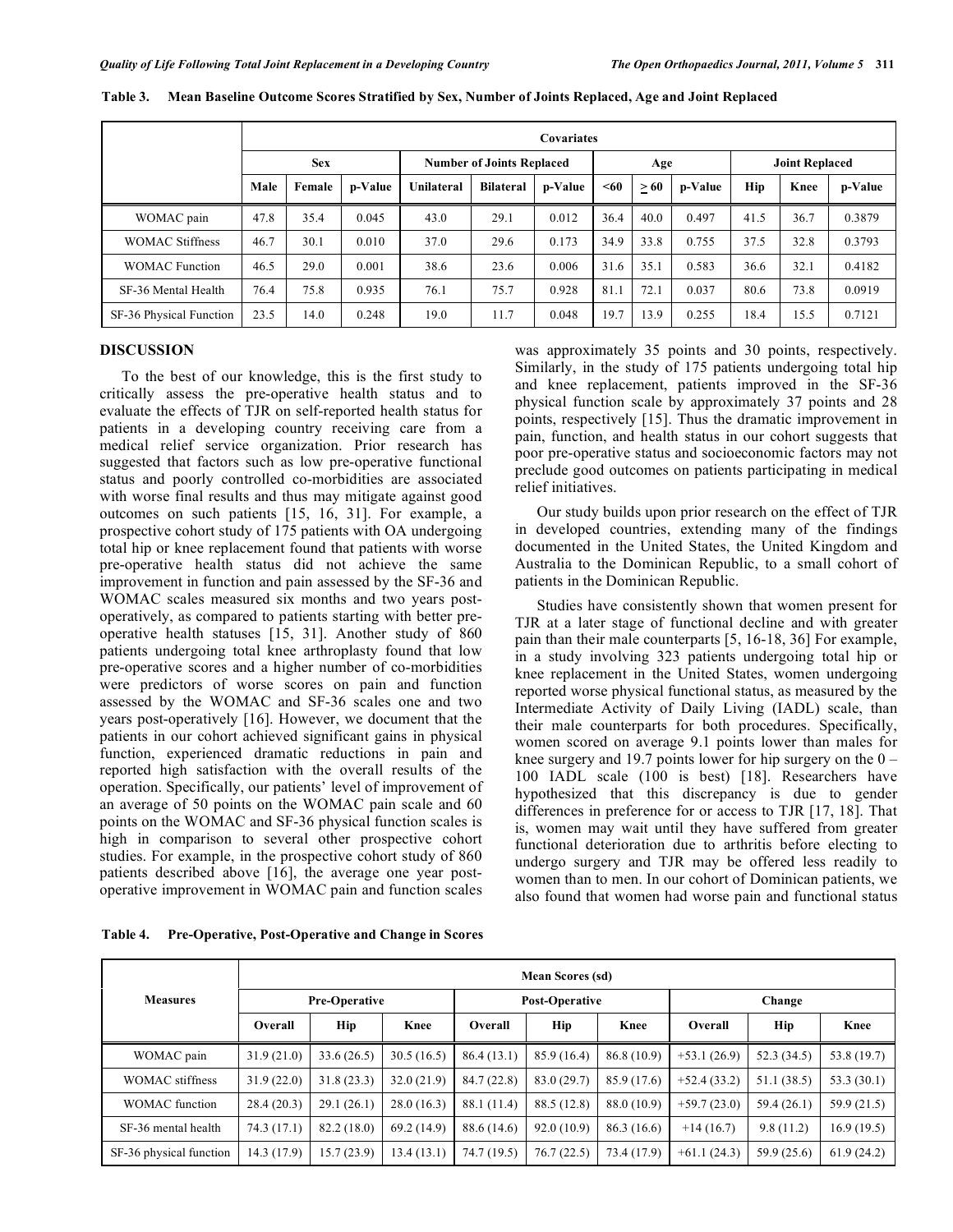

**Fig. (1). Comparison of Pre-op and Post-op Measures.** This figure shows pre- and post-operative mean scores for WOMAC pain, stiffness, function and SF-36 Mental Health and Physical Function for the 28 patients surveyed at both time intervals. Pre-operative scores are represented by blue bars and post-operative scores are represented by red bars. Error bars are shown to provide 95% confidence intervals for each of scores.

at the time of surgery. These differences were statistically significant and were greater than the established minimally clinical important differences (MCID) for each of the subscales (7.5 for WOMAC pain, 7.2 for WOMAC stiffness, 6.7 for WOMAC function, and 7.8 for SF-36 physical function) [37]. Explanations in addition to the ones proposed above in developed countries may help to explain this discrepancy. For example, Dominican women may have stronger social support networks that help them to compensate for their functional limitations. In addition, the tasks that they need to compensate for may be less physically demanding than those performed by men. Further research is needed to explore the cultural factors that mediate this discrepancy.

 Our study also provides further support for the internal consistency of the WOMAC pain, function and stiffness scales and the SF-36 physical function and mental health subscales. Prior research using these measures in developed countries has demonstrated high internal consistency with Cronbach alpha values ranging from 0.95 to 0.97 for WOMAC scales [38] and values greater than 0.90 for the SF-36 subscales [39]. The somewhat lower Cronbach alpha values in our sample (Table **1**) appear to be related in part to educational attainment. At baseline, the internal consistency for each of the scales was higher for those who achieved at least a secondary school education compared to those who did not. Still, Cronbach alpha values for all scales are above 0.7 suggesting that these measures are acceptable for reliable assessment of pain, function and mental health status in Dominican participants. Further research on cultural differences in how patients report health status and on the cultural-specific ways that arthritis affects patients' lives may help to tailor scales for patients in a developing country.

 Our study was limited by the involvement of 81 patients including only 28 evaluated at both baseline and one year follow-up. In addition, patients were selected by the OpWalk team as those with the most advanced forms of arthritis and with substantial financial need. These patients may not be representative of the arthritic Dominican population. Both of these factors limit the generalizability of our results. However, since the patients in our cohort represent those with the most severe forms of arthritis, the outcomes reported in our study may be a conservative estimate of the gains that could be achieved following TJR if a greater proportion of patients with advanced arthritis in the Dominican Republic were able to participate in programs such as OpWalk.

## **CONCLUSION**

 Our study suggests that TJR performed by American surgeons participating in a medical relief organization is typically successful in relieving pain and restoring ability to perform functional activities for a small group of Dominican patients. These quantitative results provide a benchmark for evaluating outcomes achieved by such relief organizations. In addition, the significant gains in health-related quality of life documented in this pilot project justify larger studies of the outcome of TJR in developing world settings, with longer follow-up periods. Total joint replacement is currently largely unavailable to the majority of the population in developing countries such as the Dominican Republic. If the operation is shown to be successful as suggested by these data, efforts should be made to increase access to TJR. This would entail capacity building and design of care delivery systems that allow for host countries to perform these surgeries independently. In addition to the structural,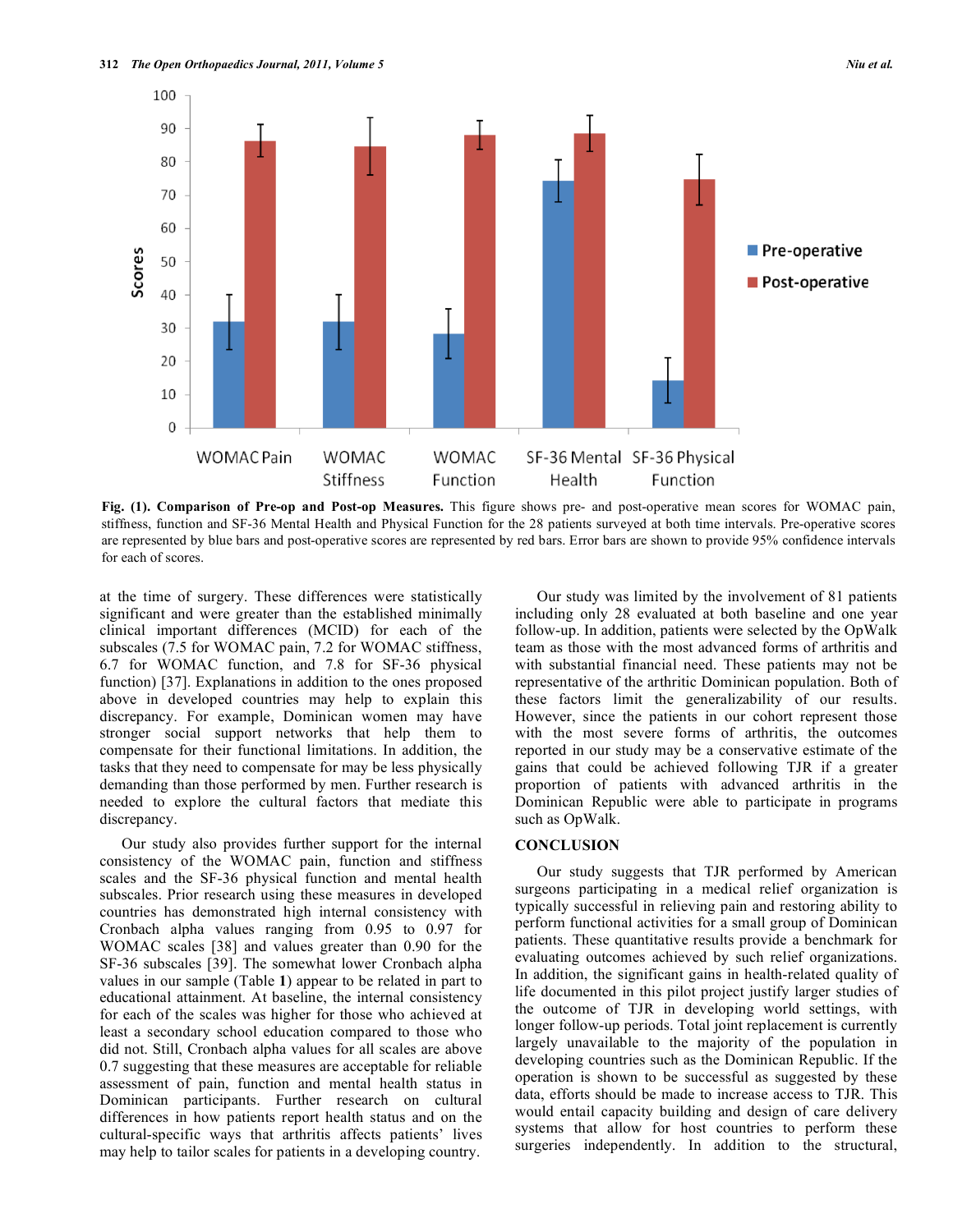operational and supply needs for successful delivery of this type of surgery, educating local care teams (surgeons, nurses, physical therapists and operating room personnel) is another important component of a sustainable solution to TJR in developing countries. Our work can serve as a standard to evaluate the performance of these programs each step of the way in the progression from medical relief program to autonomous TJR program staffed by the host facility. Lastly, arthritis is a paradigmatic chronic disease. As the global population ages and grows leading to an increased prevalence of chronic disease in developing nations, it will become ever more important to focus efforts on understanding and treating these conditions, including tailoring the efforts of medical relief organizations to best address the needs of these patients throughout the continuum of care.

# **ACKNOWLEDGEMENTS**

 Supported by Operation Walk Boston, Massachusetts Arthritis Foundation, Harvard Medical School, Department of Orthopedic Surgery, Brigham and Women's Hospital, NIH K24 AR 02123, NIH P60 AR 47782

## **ABBREVIATIONS**

|                   | WOMAC = Western Ontario and McMaster University<br>Osteoarthritis |
|-------------------|-------------------------------------------------------------------|
| $SF-36$           | $=$ Short-Form 36                                                 |
| <b>OA</b>         | $=$ Osteoarthritis                                                |
| <b>RA</b>         | $=$ Rheumatoid Arthritis                                          |
| <b>TJR</b>        | $=$ Total Joint Replacement                                       |
| OpWalk            | $=$ Operation Walk                                                |
| <b>IADL</b>       | $=$ Intermediate Activities of Daily Living                       |
| <b>MCID</b>       | = Minimally Clinically Important Differences                      |
| <b>BEERBEVORG</b> |                                                                   |

#### **REFERENCES**

- [1] Woolf AD, Pfleger B. Burden of major musculoskeletal conditions. Bull World Health Organ 2003; 81(9): 646-56.
- [2] Nugent R. Chronic diseases in developing countries: health and economic burdens. Ann N Y Acad Sci 2008; 1136: 70-9.
- [3] Callahan CM, Drake BG, Heck DA, Dittus RS. Patient outcomes following tricompartmental total knee replacement: a metaanalysis. JAMA 1994; 271(17): 1349-57.
- [4] Callahan CM, Drake BG, Heck DA, Dittus RS. Patient outcomes following unicompartmental or bicompartmental knee arthroplasty. a meta-analysis. J Arthroplasty 1995;  $10(2)$ : 141-50.
- [5] Hawker G, Wright J, Coyte P*, et al.* Health-related quality of life after knee replacement. J Bone Joint Surg Am 1998; 80(2): 163-73.
- [6] Heck DA, Robinson RL, Partridge CM, Lubitz RM, Freund DA. Patient outcomes after knee replacement. Clin Orthop Relat Res 1998; (356): 93-110.
- [7] McGuigan FX, Hozack WJ, Moriarty L, Eng K, Rothman RH. Predicting quality-of-life outcomes following total joint arthroplasty. Limitations of the sf-36 health status questionnaire. J Arthroplasty 1995; 10(6): 742-7.
- [8] Ritter MA, Albohm MJ, Keating EM, Faris PM, Meding JB. Comparative outcomes of total joint arthroplasty. J Arthroplasty 1995; 10(6): 737-41.
- [9] Chang RW, Pellisier JM, Hazen GB. A cost-effectiveness analysis of total hip arthroplasty for osteoarthritis of the hip. JAMA 1996; 275(11): 858-65.
- [10] Harris WH, Sledge CB. Total hip and total knee replacement (1). N Engl J Med 1990; 323(11): 725-31.
- [11] Insall JN, Binazzi R, Soudry M, Mestriner LA. Total knee arthroplasty. Clin Orthop Relat Res 1985; (192): 13-22.
- 
- [12] Townley CO. Total knee arthroplasty: a personal retrospective and prospective review. Clin Orthop Relat Res 1988; (236): 8-22.
- [13] Losina E, Walensky RP, Kessler CL*, et al.* Cost-effectiveness of total knee arthroplasty in the united states: Patient risk and hospital volume. Arch Intern Med 2009; 169(12): 1113-21; discussion 21-2.
- [14] Agency for Healthcare Research and Quality. Rockville, MD; [cited March 9, 2011]; Available from: http: //hcupnet.ahrq.gov/
- [15] Fortin PR, Penrod JR, Clarke AE*, et al.* Timing of total joint replacement affects clinical outcomes among patients with osteoarthritis of the hip or knee. Arthritis Rheum 2002; 46(12): 3327-30.
- [16] Lingard EA, Sledge CB, Learmonth ID. Patient expectations regarding total knee arthroplasty: Differences among the united states, united kingdom, and australia. J Bone Joint Surg Am 2006; 88(6): 1201-7.
- [17] Karlson EW, Daltroy LH, Liang MH, Eaton HE, Katz JN. Gender differences in patient preferences may underlie differential utilization of elective surgery. Am J Med 1997; 102(6): 524-30.
- [18] Katz JN, Wright EA, Guadagnoli E, Liang MH, Karlson EW, Cleary PD. Differences between men and women undergoing major orthopedic surgery for degenerative arthritis. Arthritis Rheum 1994; 37(5): 687-94.
- [19] Ibrahim SA, Siminoff LA, Burant CJ, Kwoh CK. Variation in perceptions of treatment and self-care practices in elderly with osteoarthritis: a comparison between african american and white patients. Arthritis Rheum 2001; 45(4): 340-5.
- [20] Operation smile. [cited March 9, 2011]; Available from: http: //www.operationsmile.org/
- [21] Dominican republic. Pan American Health Organization, World Health Organization; [cited]; Available from: http://www.paho. org/English/DD/AIS/cp\_214.htm
- [22] McHorney CA, Ware JE Jr, Lu JF, Sherbourne CD. The mos 36 item short-form health survey (sf-36): Iii. Tests of data quality, scaling assumptions, and reliability across diverse patient groups. Med Care 1994; 32(1): 40-66.
- [23] McHorney CA, Ware JE Jr, Raczek AE. The mos 36-item shortform health survey (sf-36): Ii. Psychometric and clinical tests of validity in measuring physical and mental health constructs. Med Care 1993; 31(3): 247-63.
- [24] Ware JE Jr, Sherbourne CD. The mos 36-item short-form health survey (sf-36). I. Conceptual framework and item selection. Med Care 1992; 30(6): 473-83.
- [25] Bellamy N, Buchanan WW, Goldsmith CH, Campbell J, Stitt LW. Validation study of womac: a health status instrument for measuring clinically important patient relevant outcomes to antirheumatic drug therapy in patients with osteoarthritis of the hip or knee. J Rheumatol 1988; 15(12): 1833-40.
- [26] Bellamy N. Womac osteoarthritis index: a user's guide. London: ON 1995.
- [27] Katz JN, Barrett J, Mahomed NN, Baron JA, Wright RJ, Losina E. Association between hospital and surgeon procedure volume and the outcomes of total knee replacement. J Bone Joint Surg Am 2004; 86-A(9): 1909-16.
- [28] Katz JN, Losina E, Barrett J*, et al.* Association between hospital and surgeon procedure volume and outcomes of total hip replacement in the united states medicare population. J Bone Joint Surg Am 2001; 83-A(11): 1622-9.
- [29] Katz JN, Mahomed NN, Baron JA*, et al.* Association of hospital and surgeon procedure volume with patient-centered outcomes of total knee replacement in a population-based cohort of patients age 65 years and older. Arthritis Rheum 2007; 56(2): 568-74.
- [30] Katz JN, Phillips CB, Baron JA*, et al.* Association of hospital and surgeon volume of total hip replacement with functional status and satisfaction three years following surgery. Arthritis Rheum 2003; 48(2): 560-8.
- [31] Fortin PR, Clarke AE, Joseph L*, et al.* Outcomes of total hip and knee replacement: preoperative functional status predicts outcomes at six months after surgery. Arthritis Rheum 1999; 42(8): 1722-8.
- [32] Laupacis A, Bourne R, Rorabeck C*, et al.* The effect of elective total hip replacement on health-related quality of life. J Bone Joint Surg Am 1993; 75(11): 1619-26.
- [33] Batlle-Gualda E, Esteve-Vives J, Piera MC, Hargreaves R, Cutts J. Adaptación transcultural del cuestionario womac específico para artrosis de rodilla y cadera. Rev Esp Reumatol 1999; 26: 38-45.